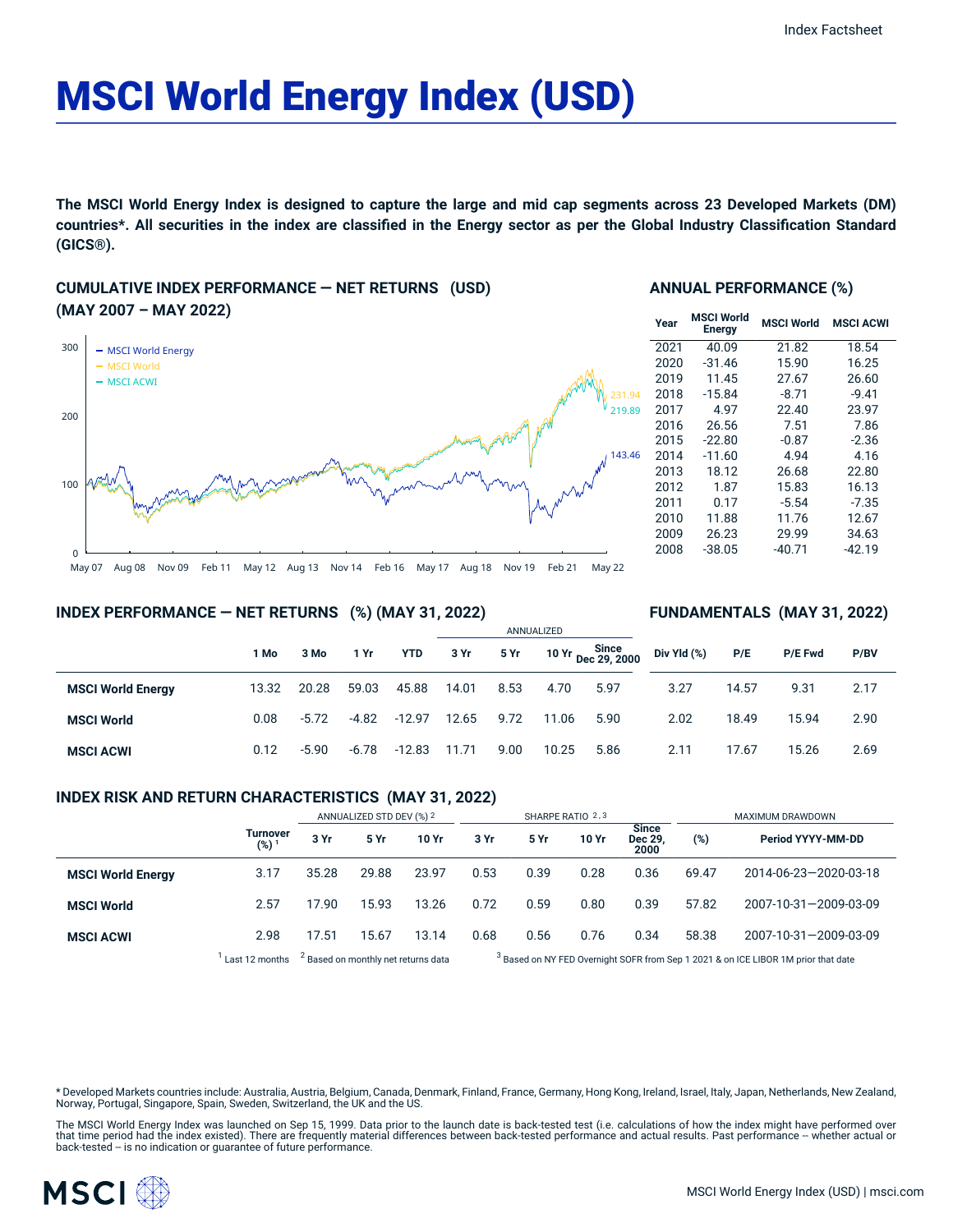#### **INDEX CHARACTERISTICS**

| <b>MSCI World Energy</b> |                               |  |  |  |
|--------------------------|-------------------------------|--|--|--|
| Number of                | 50                            |  |  |  |
| <b>Constituents</b>      |                               |  |  |  |
|                          | <b>Mkt Cap (USD Millions)</b> |  |  |  |
| Index                    | 2,795,618.68                  |  |  |  |
| Largest                  | 406.422.42                    |  |  |  |
| <b>Smallest</b>          | 3.991.73                      |  |  |  |
| Average                  | 55.912.37                     |  |  |  |
| <b>Median</b>            | 31.675.14                     |  |  |  |
|                          |                               |  |  |  |

#### **TOP 10 CONSTITUENTS**

MAY 31, 2022 Index Factsheet

| <b>MSCI World Energy</b>                                         |                         | Country   | <b>Float Adj Mkt Cap</b><br>(USD Billions) | <b>Index</b><br>Wt. (%) |
|------------------------------------------------------------------|-------------------------|-----------|--------------------------------------------|-------------------------|
| 50                                                               | <b>EXXON MOBIL CORP</b> | US        | 406.42                                     | 14.54                   |
| <b>Akt Cap ( USD Millions)</b>                                   | <b>CHEVRON CORP</b>     | US        | 336.69                                     | 12.04                   |
| 2,795,618.68<br>406.422.42<br>3.991.73<br>55,912.37<br>31,675.14 | <b>SHELL</b>            | GB        | 230.60                                     | 8.25                    |
|                                                                  | <b>TOTALENERGIES</b>    | <b>FR</b> | 149.38                                     | 5.34                    |
|                                                                  | <b>CONOCOPHILLIPS</b>   | US        | 148.20                                     | 5.30                    |
|                                                                  | <b>BP</b>               | GB        | 108.06                                     | 3.87                    |
|                                                                  | <b>ENBRIDGE</b>         | CA        | 93.59                                      | 3.35                    |
|                                                                  | <b>EOG RESOURCES</b>    | US        | 80.13                                      | 2.87                    |
|                                                                  | CANADIAN NAT RESOURCES  | CА        | 77.88                                      | 2.79                    |
|                                                                  | OCCIDENTAL PETROLEUM    | US        | 64.73                                      | 2.32                    |
|                                                                  | Total                   |           | 1.695.69                                   | 60.66                   |

## **FACTORS - KEY EXPOSURES THAT DRIVE RISK AND RETURN MSCI FACTOR BOX**



## **SUB-INDUSTRY WEIGHTS**





## **COUNTRY WEIGHTS**